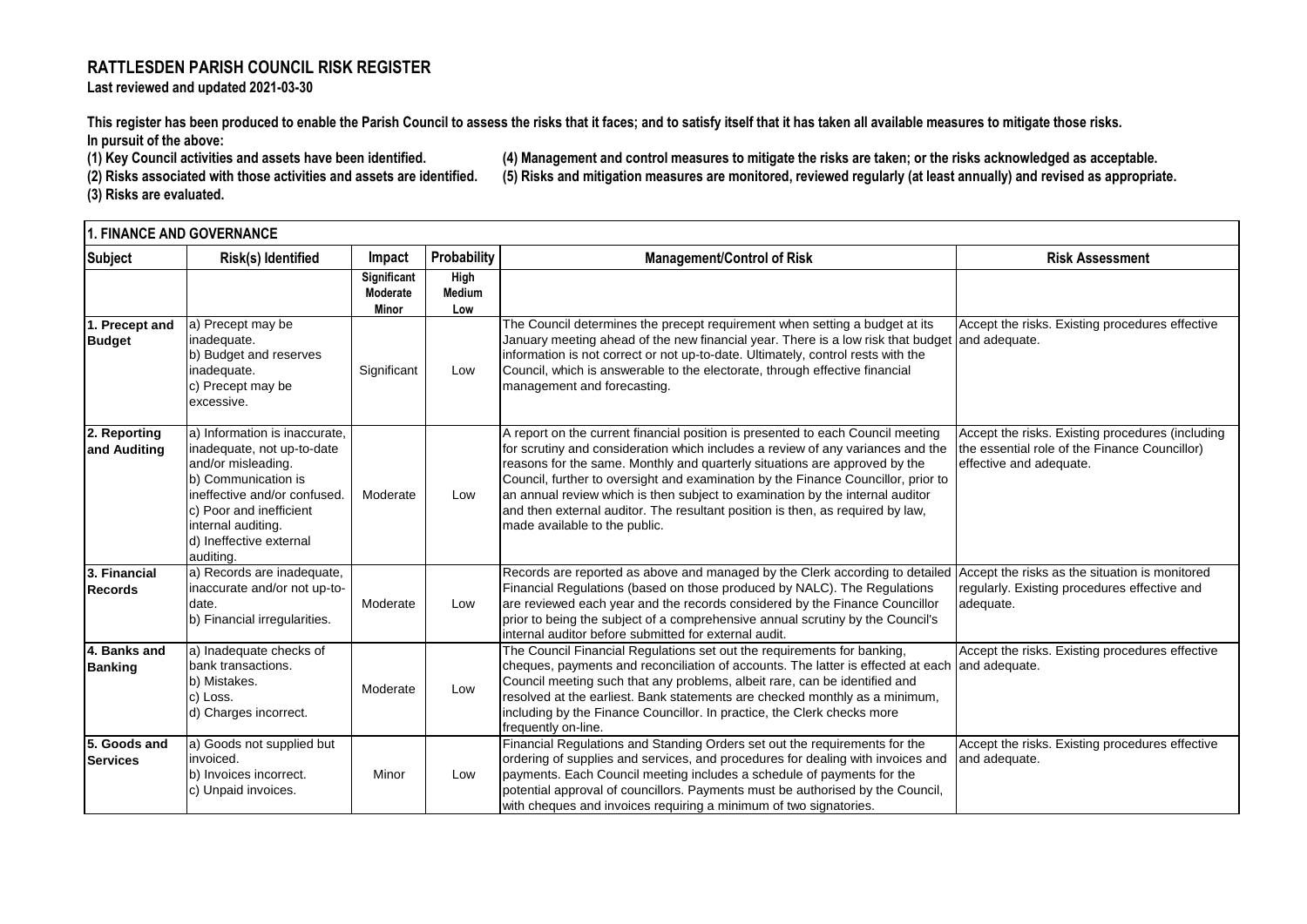| 6. Best Value         | Work awarded incorrectly,           |          |        | Council practice requires the seeking of more than one quotation for any            | Accept the risks. Existing procedures effective     |
|-----------------------|-------------------------------------|----------|--------|-------------------------------------------------------------------------------------|-----------------------------------------------------|
| and Contracts         | inappropriately or                  |          |        | significant work required to be undertaken or goods purchased. For more             | and adequate.                                       |
|                       | established procedures not          | Moderate | Low    | substantial contracted services, competitive tenders would be sought. All           |                                                     |
|                       | followed.                           |          |        | procedures are set out in Standing Orders and Financial Regulations.                |                                                     |
| 7. Salaries and       | a) Salary paid incorrectly.         |          |        | The Council is registered as an employer with HMRC whose on-line real-time          | Accept the risks. Existing procedures effective     |
| <b>PAYE</b>           | b) Wrong hours paid.                |          |        | PAYE facility is operated by the Clerk. There is a risk of payments being late      | and adequate.                                       |
|                       | c) Wrong rate paid.                 | Minor    | Low    | which would trigger fines by HMRC. However, this is not a serious risk. Salaries    |                                                     |
|                       | d) PAYE not paid to HMRC            |          |        | are subject to annual review by the Council, and payslips are inspected by two      |                                                     |
|                       | on time.                            |          |        | councillors prior to payments being made.                                           |                                                     |
| 8. Employees          | a) Fraud by staff.                  |          |        | Essential training is provided to the Clerk who also has access to help and         | Accept the risks. Existing procedures effective     |
|                       | b) Unauthorised or                  |          |        | advice both from SALC and councillors, especially the Finance Councillor and        | and adequate.                                       |
|                       | unapproved actions by staff         |          |        | Chairman. The Clerk's responsibilities are laid out clearly in the job description  |                                                     |
|                       |                                     | Moderate | Low    | and only decisions taken by the Council are enacted by the Clerk. While the         |                                                     |
|                       |                                     |          |        | Clerk is the Responsible Financial Officer, spending requires Council approval      |                                                     |
|                       |                                     |          |        | and all cheques must be signed by two councillors. The risks are low.               |                                                     |
| 9. Elections          | a) Costs.                           |          |        | There is no guarantee that any councillor vacancy, even in an election year, will   | Accept the risks but ensure that action is taken,   |
|                       | b) Opportunity costs should         |          |        | require a formal ballot. At any time, an estimate of election costs can be          | especially in election years, to advertise          |
|                       | no persons come forward to          | Moderate | Medium | obtained from MSDC. Ahead of an election year, such costs are budgeted. In          | opportunities - not least, to enhance and           |
|                       | fill vacancies.                     |          |        | between election years any vacancy may incur costs for which there is no            | encourage the local democratic process. Existing    |
|                       |                                     |          |        | planned provision.                                                                  | procedures effective and adequate.                  |
| 10. Annual            | a) Not submitted on time.           |          |        | The Council has Financial Regulations which set out the requirements in             | Accept the risks. Existing procedures effective     |
| Governance            | b) Failure to adhere to audit       |          |        | addition to those defined by the statutory audit process. Guidelines and help       | and adequate.                                       |
| and                   | requirements.                       |          |        | available ensure risks associated with the process are minimal. Similarly, there    |                                                     |
| <b>Accountability</b> | c) Errors in                        | Minor    | Low    | is a low risk of errors given Council financial monitoring and management           |                                                     |
| <b>Return (AGAR)</b>  | records/submission.                 |          |        | procedures. The AGAR is scrutinised by both the Council and internal auditor        |                                                     |
|                       | d) Failure to publicise             |          |        | prior to submission to the external auditor. Any errors or omissions would result   |                                                     |
|                       | accounts.                           |          |        | in minor fines.                                                                     |                                                     |
| 11. Statutory         | Are inaccurate, incomplete,         |          |        | Documents are drafted by the Clerk and adhere to legal requirements. Agendas        | Accept the risks. Existing procedures effective     |
| <b>Documents</b>      | not comprehensive and/or            |          |        | are produced in consultation with the Chairman and published in accordance          | and adequate.                                       |
| (Minutes,             | fail to follow statutory            | Minor    | Low    | with statutory timescales. Minutes must be approved by the full Council.            |                                                     |
| Agendas etc.)         | requirements and published          |          |        |                                                                                     |                                                     |
|                       | guidelines.                         |          |        |                                                                                     |                                                     |
| 12. Members'          | a) Conflicts of interest are        |          |        | Each Council meeting includes a formal agenda item to enable members'               | Accept the risks. It is the responsibility of each  |
| <b>Interests</b>      | not properly declared and/or        |          |        | interests to be declared. Within a relatively small village, it can sometimes be    | councillor to conduct himself/herself in a way that |
|                       | recorded.                           |          |        | difficult to know when to declare a pecuniary/non-pecuniary interest. The Clerk     | precludes the risk becoming manifest.               |
|                       | b) Registers of interests are       | Minor    | Medium | can only advise members as it is the responsibility of individual councillors to    |                                                     |
|                       | not up-to-date, inaccurate          |          |        | make any declarations known and for each councillor to regularly review his/her     |                                                     |
|                       | or misleading                       |          |        | register of interests to ensure it does not become outdated.                        |                                                     |
| 13. Insurance         | a) Adequate.                        |          |        | Insurance cover is subject to an annual review by the Council to ensure it is       | Accept the risks as the situation is monitored      |
|                       | b) Cost prohibitive.                | Moderate | Low    | adequate, includes all relevant assets and provides for appropriate risks.          | regularly. Existing procedures effective and        |
|                       |                                     |          |        |                                                                                     | adequate.                                           |
| 14. Data              | a) Inadequate policy and            |          |        | The Council is bound by and adheres to the legal requirements of both the Data      | Accept the risks. Existing procedures effective     |
| Protection            | process for handling any            |          |        | Protection Act 2018 and General Data Protection Regulation (GDPR). To date,         | and adequate.                                       |
|                       | requests received.                  |          |        | it has had no request for access to personal data but this situation can change     |                                                     |
|                       | b) Entry on the national            | Moderate | Low    | at any given moment. If it did, then the implications in terms of hours required to |                                                     |
|                       | <b>Register of Data Controllers</b> |          |        | process and satisfy any request would be unlikely to be significant as little       |                                                     |
|                       | becomes out-of-date.                |          |        | personal data is retained by the Council. The Council is registered with the        |                                                     |
|                       |                                     |          |        | Information Commissioner's Office (ICO) as a Data Controller.                       |                                                     |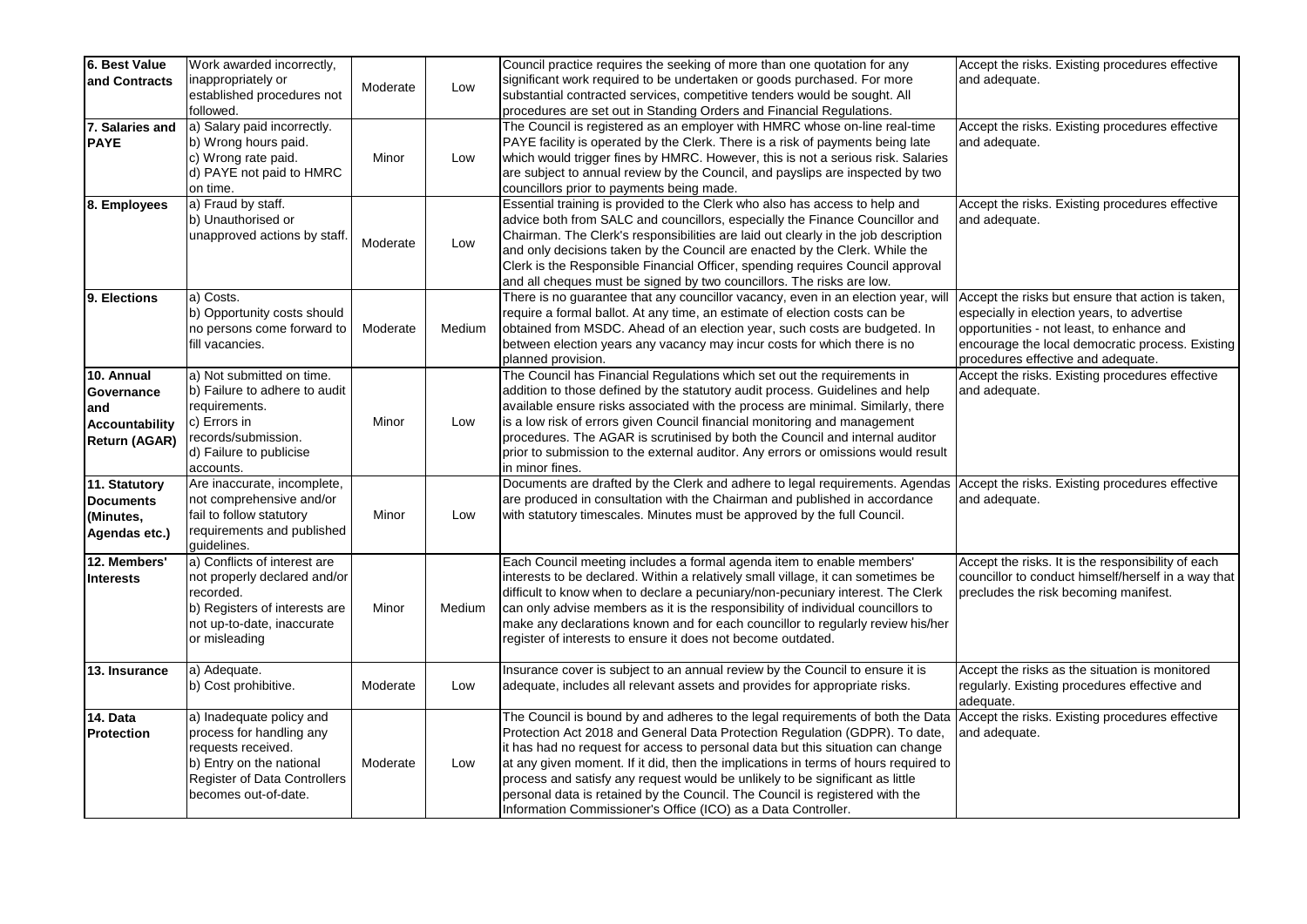| 15. Freedom of<br><b>Information</b><br>(including<br>Environmental<br><b>Information</b><br><b>Requlations)</b> | Inadequate policy and<br>process for handling any<br>requests received.                                    | Moderate                         | Low                   | The Council has had no request to date for any information under the legislation Accept the risks.<br>but this situation can change at any given moment. If it did, then the implications<br>in terms of hours required to process and satisfy any request could be<br>significant and costly (as evidenced by Walberswick Parish Council 2009-2011).                                             |                                                                                                                                                                             |  |  |
|------------------------------------------------------------------------------------------------------------------|------------------------------------------------------------------------------------------------------------|----------------------------------|-----------------------|---------------------------------------------------------------------------------------------------------------------------------------------------------------------------------------------------------------------------------------------------------------------------------------------------------------------------------------------------------------------------------------------------|-----------------------------------------------------------------------------------------------------------------------------------------------------------------------------|--|--|
| 16.<br>'Transparency<br>Code for<br><b>Smaller</b><br>Authorities"                                               | Failure to comply with the<br>Code whose requirements<br>became effective as of July<br>2015               | Moderate                         | Medium                | The Council is committed to openness and transparency, not least through the<br>village website. Specific information is required to be published and the Council<br>works actively to ensure both that, and more, is made available to residents and<br>the wider public. Failure to publish such information would be likely to have an<br>adverse impact upon the end-of-year audit procedure. | Accept the risks. Existing procedures effective<br>and adequate.                                                                                                            |  |  |
| <b>2. PHYSICAL EQUIPMENT</b>                                                                                     |                                                                                                            |                                  |                       |                                                                                                                                                                                                                                                                                                                                                                                                   |                                                                                                                                                                             |  |  |
| <b>Subject</b>                                                                                                   |                                                                                                            |                                  |                       |                                                                                                                                                                                                                                                                                                                                                                                                   |                                                                                                                                                                             |  |  |
|                                                                                                                  | Risk(s) Identified                                                                                         | Impact                           | Probability           | <b>Management/Control of Risk</b>                                                                                                                                                                                                                                                                                                                                                                 | <b>Risk Assessment</b>                                                                                                                                                      |  |  |
|                                                                                                                  |                                                                                                            | Significant<br>Moderate<br>Minor | High<br>Medium<br>Low |                                                                                                                                                                                                                                                                                                                                                                                                   |                                                                                                                                                                             |  |  |
| . Assets                                                                                                         | a) Destruction, vandalism,<br>accidental damage or theft.<br>b) Injury.<br>c) Damage to other<br>property. | Moderate                         | Medium                | An annual review and inspection of all Council assets is undertaken both for<br>insurance and maintenance provisions. Action is also taken at the earliest when<br>assets are reported as damaged or in need of repair.                                                                                                                                                                           | Accept the risks as the situation is monitored<br>regularly. Existing procedures effective and<br>adequate. Risks mitigated by insurance where<br>appropriate and possible. |  |  |

the management committee of each venue.

the Council insurance.

for Council meetings. Any health and safety concerns are the responsibility of

Current and Council records from more recent years are stored at the home of the Clerk. Older material is deposited with and held by Suffolk Record Office. Increasingly, records are scanned, held and backed-up electronically on external hard drives - one held by the Clerk and a second held by the Chairman

Necessarily, the device is housed in a readily accessible location but one in which it could be damaged. Volunteers monitor its condition and any potential problems, it is hoped, would be identified and subject to immediate remedial

action. Potential litigation in the face of it not working on demand are covered by needed.

Accept but monitor the risks. Damage, apart from fire, is low risk and acceptable. Theft is extremely unlikely. Other risks are necessarily acceptable

Accept but monitor the risks. Damage is low risk and theft unlikely. Insurance applies to any liabilities from the device not working when

as there is no obvious alternative.

**3. CEMETERY**

**3. Council Records - Electronic and Hard Copy**

b) Health and safety of

Loss through e.g. theft, fire, damage and/or ICT

**a**) Loss, e.g. fire or damage. b) Failure to operate on

c) Potential litigation if failure to operate.

quamage and/or ic internal corruption.<br>Corruption.

Minor Low

Significant Medium

premises.

demand.

| Subject                        | Risk(s) Identified                                                | Impact                           | Probability           | <b>Management/Control of Risk</b>                                                                                                                                                                                                                                       | <b>Risk Assessment</b>                                                                      |
|--------------------------------|-------------------------------------------------------------------|----------------------------------|-----------------------|-------------------------------------------------------------------------------------------------------------------------------------------------------------------------------------------------------------------------------------------------------------------------|---------------------------------------------------------------------------------------------|
|                                |                                                                   | Significant<br>Moderate<br>Minor | High<br>Medium<br>Low |                                                                                                                                                                                                                                                                         |                                                                                             |
| <b>Burial Area</b>             | Lack of plots and/or space.                                       | Significant                      | Low                   | A variable element of Council income is dependent upon the availability of new<br>graves. To maintain both the service and finance extra burial space has been<br>secured and made available for use.                                                                   | Acceptable.                                                                                 |
| 2. Burial<br><b>Procedures</b> | Unauthorised burials.                                             | Significant                      | Low                   | Funeral directors contact the Clerk to make arrangements and to seek<br>permission for any burial. The likelihood of an unauthorised burial is remote.                                                                                                                  | Acceptable. Existing procedures effective and<br>adequate.                                  |
| 3. Registers                   | Loss of grave registers<br>and/or data through fire or<br>damage. | Significant                      | Low                   | Registers and associated records, which are unique, are kept at the home of the Risk is problematic. Some means of mitigation<br>Clerk. No provision for a fire proof cabinet - which would be very expensive<br>(c£750+) and likely to be of only limited help anyway. | needs to be sourced, if possible, through copying<br>the records but no immediate solution. |